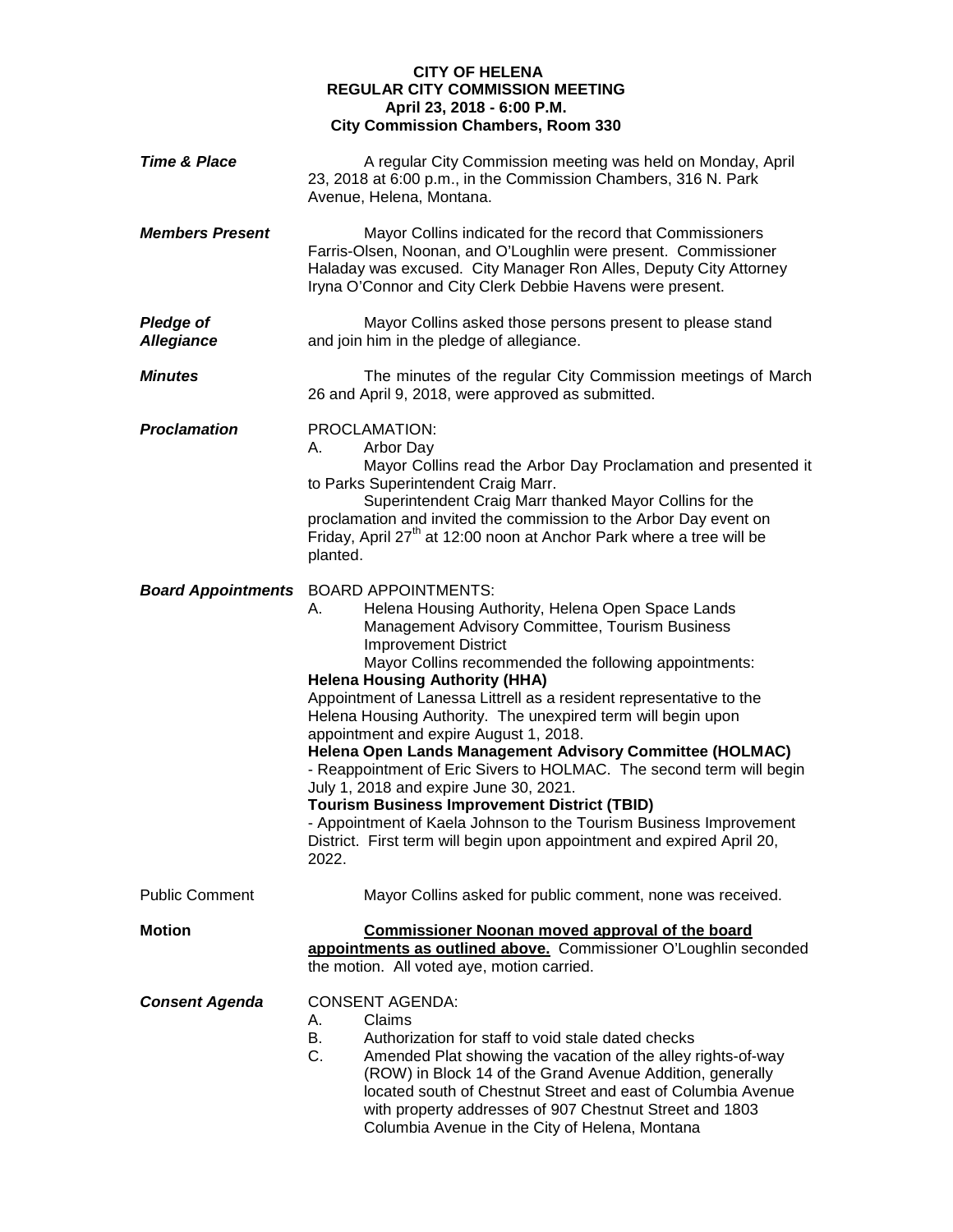|                                                    |              | City Manager Alles recommended approval of the claims.                                                                                                                                                                                                                                                                                                                                                                                                                                                                                                                                                                                                                                                                                                                                                                                                                                                                                                                                                                                                                                                                                                                                                                                                                                                                                                                                       |
|----------------------------------------------------|--------------|----------------------------------------------------------------------------------------------------------------------------------------------------------------------------------------------------------------------------------------------------------------------------------------------------------------------------------------------------------------------------------------------------------------------------------------------------------------------------------------------------------------------------------------------------------------------------------------------------------------------------------------------------------------------------------------------------------------------------------------------------------------------------------------------------------------------------------------------------------------------------------------------------------------------------------------------------------------------------------------------------------------------------------------------------------------------------------------------------------------------------------------------------------------------------------------------------------------------------------------------------------------------------------------------------------------------------------------------------------------------------------------------|
| <b>Public Comment</b>                              |              | Mayor Collins asked for public comment, none was received.                                                                                                                                                                                                                                                                                                                                                                                                                                                                                                                                                                                                                                                                                                                                                                                                                                                                                                                                                                                                                                                                                                                                                                                                                                                                                                                                   |
| <b>Motion</b>                                      |              | Commissioner Farris-Olsen moved approval of Items A - C<br>on the consent agenda. Commissioner O'Loughlin seconded the<br>motion. All voted aye, motion carried.                                                                                                                                                                                                                                                                                                                                                                                                                                                                                                                                                                                                                                                                                                                                                                                                                                                                                                                                                                                                                                                                                                                                                                                                                             |
| <b>Communications</b><br><b>From Commissioners</b> |              | COMMUNICATIONS/PROPOSALS FROM COMMISSIONERS<br>No items to report on.                                                                                                                                                                                                                                                                                                                                                                                                                                                                                                                                                                                                                                                                                                                                                                                                                                                                                                                                                                                                                                                                                                                                                                                                                                                                                                                        |
| <b>Report of the City</b><br><b>Attorney</b>       |              | REPORT OF THE CITY ATTORNEY<br>Deputy City Attorney O'Connor had no items to report on.                                                                                                                                                                                                                                                                                                                                                                                                                                                                                                                                                                                                                                                                                                                                                                                                                                                                                                                                                                                                                                                                                                                                                                                                                                                                                                      |
| <b>Report of the City</b><br><b>Manager</b>        | main breaks. | REPORT OF THE CITY MANAGER<br>Manager Alles reported the city street crews continue to fill<br>potholes and pick up sand on the streets. There have been a few water                                                                                                                                                                                                                                                                                                                                                                                                                                                                                                                                                                                                                                                                                                                                                                                                                                                                                                                                                                                                                                                                                                                                                                                                                         |
| <b>Report from the</b><br><b>Helena Citizens</b>   |              | REPORT FROM THE HELENA CITIZENS COUNCIL<br>There was not an HCC member present.                                                                                                                                                                                                                                                                                                                                                                                                                                                                                                                                                                                                                                                                                                                                                                                                                                                                                                                                                                                                                                                                                                                                                                                                                                                                                                              |
| <b>Regular Items</b>                               | А.           | <b>REGULAR ITEMS:</b><br>CONSIDER A SIDEWALK VARIANCE FOR PROPERTY<br>ADJACENT TO LINDEN COURT AND LEGRANDE<br>CANNON BOULEVARD, LEGALLY DESCRIBED AS PAUL<br>REBER PROPERTIES PUD S26, T10N, R04W, BLOCK 11, LOT<br>18A, COS# 3023685.                                                                                                                                                                                                                                                                                                                                                                                                                                                                                                                                                                                                                                                                                                                                                                                                                                                                                                                                                                                                                                                                                                                                                      |
| <b>Staff Report</b>                                | way.         | City Engineer Ryan Leland reported Jeff and Traci Swingley are<br>the applicants for the variance and the owners of the property legally<br>described as Paul Reber Properties PUD S26, T10N, R04W, Block<br>11, Lot 18A, COS# 3023685. The property is undeveloped and adjacent<br>to LeGrande Cannon Boulevard to the north and Linden Court to the<br>south. The applicants are planning to construct a home on the site in the<br>near future. City Code will require sidewalks along all adjacent rights of<br>The owners of the property are requesting a sidewalk variance to<br>defer the installation of sidewalk along LeGrande Cannon Boulevard.<br>The reasons provided with the variance request are the following: the<br>property is steep along LeGrande, making the construction of sidewalks<br>more difficult; the sidewalk is not needed as there is an existing<br>pedestrian asphalt path on the other side of LeGrande; the sidewalk<br>wouldn't connect to anything as there are no other sidewalks along that<br>side of LeGrande.<br>Sidewalks may not be installed with a building permit.<br>Engineer Leland recommended to approve, table, or deny a<br>sidewalk variance to defer the installation of sidewalks adjacent to<br>LeGrande Cannon Boulevard, property described as Paul Reber<br>Properties PUD S26, T10N, R04W, Block 11, Lot 18A, COS# 3023685. |
| <b>Public Comment</b>                              |              | Mayor Collins asked for public comment. Jeff Swingley, property<br>owners, spoke in support of the sidewalk variance due to safety<br>concerns created by the slope of the lot and there being no other<br>sidewalks on the north side of LeGrande Cannon Boulevard.                                                                                                                                                                                                                                                                                                                                                                                                                                                                                                                                                                                                                                                                                                                                                                                                                                                                                                                                                                                                                                                                                                                         |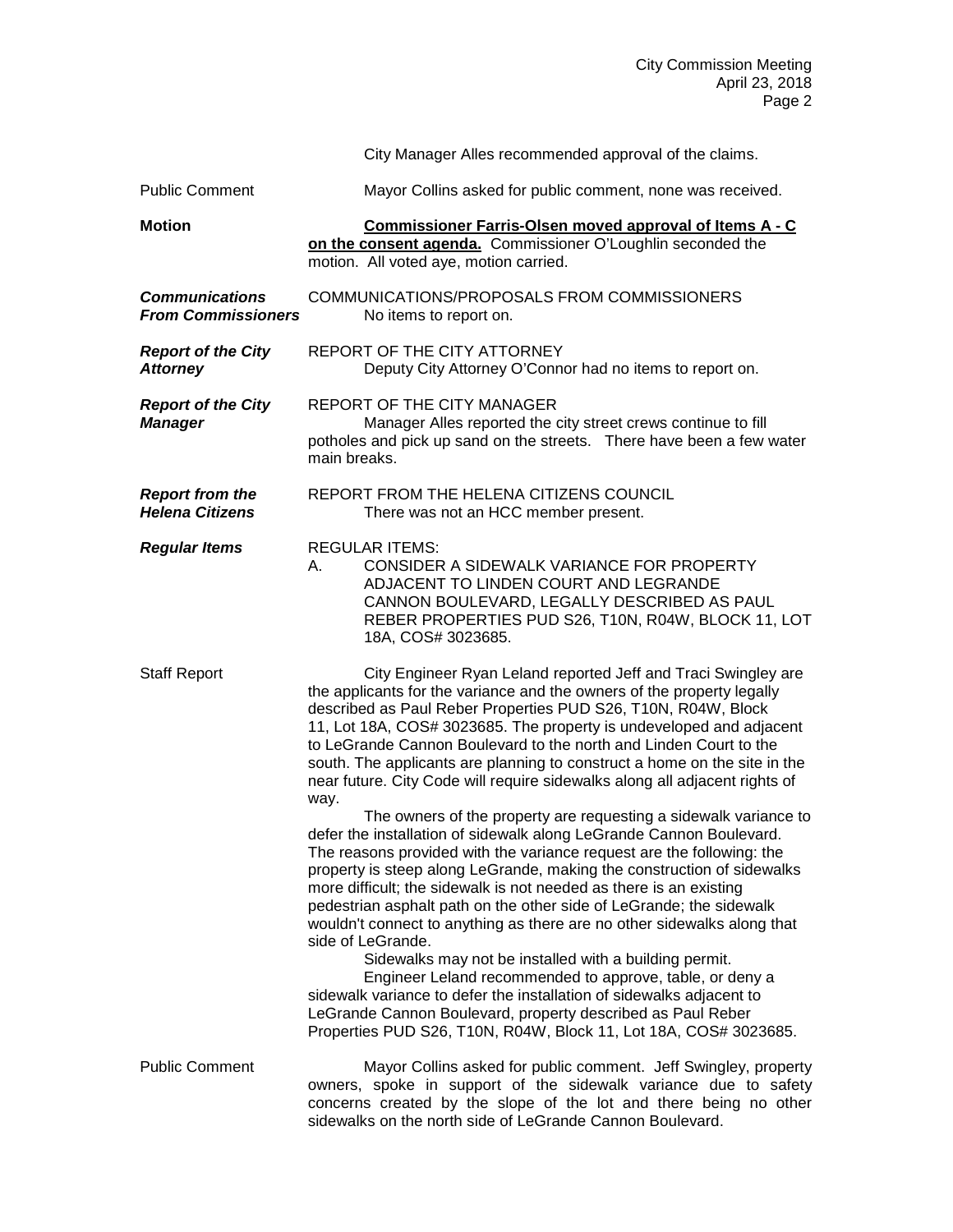| <b>Discussion</b>      | Commissioner Noonan asked if the front of the house will face<br>Linden Court. Engineer Leland noted the parking and driveway will be<br>off of LeGrande Cannon.                                                                                                                                                                                                                                                                                                                                                                                                                                                                                                                                                                                                                                                                                                                                                                                                                                                                                                                                                                                                                                                                                                                                                                                                                                                                                                                                                                                                                                                                                                                                                                                                                                                                                                             |
|------------------------|------------------------------------------------------------------------------------------------------------------------------------------------------------------------------------------------------------------------------------------------------------------------------------------------------------------------------------------------------------------------------------------------------------------------------------------------------------------------------------------------------------------------------------------------------------------------------------------------------------------------------------------------------------------------------------------------------------------------------------------------------------------------------------------------------------------------------------------------------------------------------------------------------------------------------------------------------------------------------------------------------------------------------------------------------------------------------------------------------------------------------------------------------------------------------------------------------------------------------------------------------------------------------------------------------------------------------------------------------------------------------------------------------------------------------------------------------------------------------------------------------------------------------------------------------------------------------------------------------------------------------------------------------------------------------------------------------------------------------------------------------------------------------------------------------------------------------------------------------------------------------|
| <b>Motion</b>          | <b>Commissioner Noonan moved approval of a sidewalk</b><br>variance to defer the installation of sidewalks adjacent to LeGrande<br><b>Cannon Boulevard, property described as Paul Reber Properties</b><br>PUD S26, T10N, R04W, Block 11, Lot 18A, COS# 3023685.<br>Commissioner Farris-Olsen seconded the motion.                                                                                                                                                                                                                                                                                                                                                                                                                                                                                                                                                                                                                                                                                                                                                                                                                                                                                                                                                                                                                                                                                                                                                                                                                                                                                                                                                                                                                                                                                                                                                           |
| <b>Discussion</b>      | Commissioner O'Loughlin clarified the property owners will install<br>sidewalks on Linden Court and will connect with existing sidewalks.<br>Engineer Leland concurred. She asked if there are sidewalks on the<br>north side of LeGrande Cannon. Engineer Leland stated no.<br>Commissioner Farris-Olsen stated he generally does not support<br>sidewalk variances; however, this one makes sense due to safety<br>reasons and there being no other sidewalks on the north side of<br>LeGrande Cannon and the bike/ped path on the south side.                                                                                                                                                                                                                                                                                                                                                                                                                                                                                                                                                                                                                                                                                                                                                                                                                                                                                                                                                                                                                                                                                                                                                                                                                                                                                                                             |
| <b>Vote</b>            | All voted aye, motion carried.                                                                                                                                                                                                                                                                                                                                                                                                                                                                                                                                                                                                                                                                                                                                                                                                                                                                                                                                                                                                                                                                                                                                                                                                                                                                                                                                                                                                                                                                                                                                                                                                                                                                                                                                                                                                                                               |
| <b>Public Hearings</b> | <b>PUBLIC HEARINGS:</b><br>CONSIDER A TWO-YEAR EXTENSION OF THE<br>А.<br>CONDITIONAL PRELIMINARY PLAT APPROVAL FOR THE<br>CROSSROADS AMENDMENT AT MOUNTAIN VIEW<br>MEADOWS MAJOR SUBDIVISION, GENERALLY LOCATED<br>SOUTH OF HIGHWAY 12, EAST OF CROSSROADS<br>PARKWAY, AND WEST OF HIGHWAY 282, IN HELENA<br>AND LEWIS AND CLARK COUNTY, MONTANA.                                                                                                                                                                                                                                                                                                                                                                                                                                                                                                                                                                                                                                                                                                                                                                                                                                                                                                                                                                                                                                                                                                                                                                                                                                                                                                                                                                                                                                                                                                                            |
| <b>Staff Report</b>    | City Planner Lucy Morell-Gengler reported on February 9, 2009,<br>the Helena City Commission gave conditional preliminary plat approval<br>for the Crossroads at Mountain View Meadows subdivision creating 892<br>lots from approximately 381 acres. A resolution of intention to annex<br>(ROIA) and ordinance pre-zoning the proposed subdivision were also<br>passed. An amendment to that major subdivision preliminary plat was<br>submitted, which enlarged the area and increased the number of lots<br>which required another major subdivision preliminary plat review process<br>in 2012.<br>On May 7, 2012, the Helena City Commission gave conditional<br>preliminary plat approval for the Crossroads Amendment (CA) at<br>Mountain View Meadows (MVM) subdivision creating 956 lots from<br>approximately 442 acres. This approval was for three years; an<br>extension was granted on May 4, 2015, for an additional three years.<br>That extension included approved revisions to the Commercial Phase II<br>of the CA at MVM subdivision preliminary plat. This extension will expire<br>on May 7, 2018, unless extended by the City in accordance with City<br>Code Section 12-2-11G. An application for an extension of the<br>subdivision preliminary plat has been submitted by the property owners<br>and a letter dated February 27, 2018, has been submitted on behalf of<br>the CA at MVM subdivider requesting a two-year extension beyond the<br>current May 7, 2018, expiration (attached).<br>Several phases of the CA at MVM subdivision have been<br>completed and have obtained final plat approval. Those phases that<br>have filed final plats have been removed from the preliminary plat<br>extension request. In addition, Tract B-2, shown as Block 47 on the<br>preliminary plat, is owned by the International Church of Foursquare |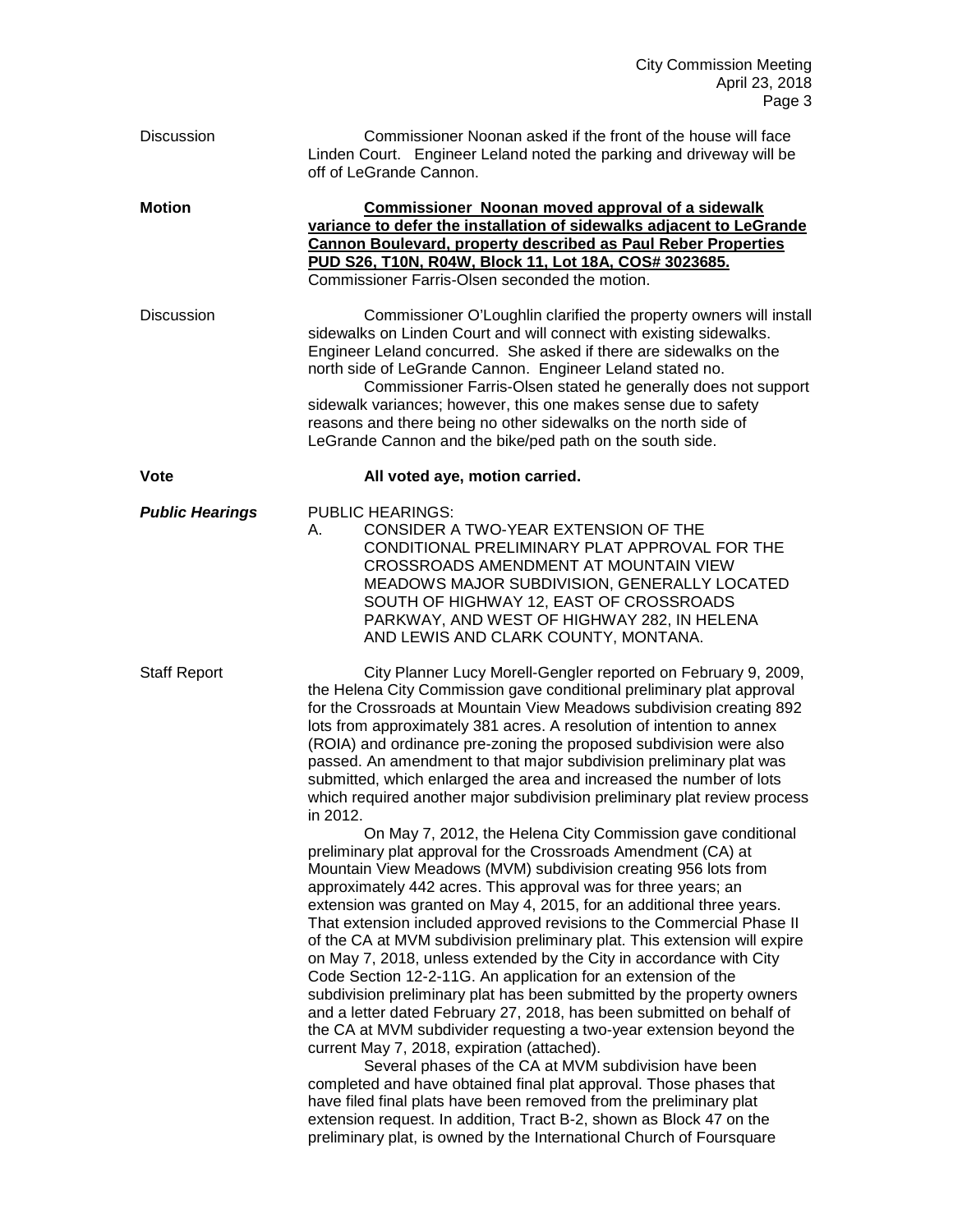Gospel (Foursquare Church). Mark Runkle of Mountain View Meadows, LLC, is no longer the subdivider of that property. The church representative was contacted regarding the pending expiration of the preliminary plat but has not submitted a request for an extension of their preliminary plat approval. That tract is not included in this request and the preliminary plat for this property is expected to expire on May 7, 2018.

The City Commission must consider the criteria in City Code Section 12-2-11(G) when evaluating an extension request. These criteria include changes in the subdivision regulations since preliminary plat approval, the impact delaying infrastructure installation would have on the subdivision phasing and on other developments, and if the approved Findings of Fact and conditions remain relevant and adequate.

There have been various changes to both the city regulations and to the Montana Subdivision and Platting Act (MSPA) since the CA at MVM preliminary plat approval. Evaluations of the changes since preliminary plat approval that relate to this request are attached. There are no phases or other developments in the area that would be impacted by a delay of installation of the public infrastructure. The Findings of Fact and conditions identified during preliminary plat review remain relevant, adequate, and applicable for the proposed two-year extension of the subject subdivision.

Per the applicant's letter, the circumstance for the requested extension is "to allow more time for the preparation of a new preliminary plat application." When the CA at MVM preliminary plat was reviewed in 2012, it was expected that final platting of the proposed 956 lots would take longer than the three-year time frame and the Findings of Fact noted "The Crossroads subdivision is proposed to be developed in multiple commercial and residential phases."

Within the six years since preliminary plat approval, the developer has demonstrated a commitment to completing the subdivision and has shown progress towards that end through extensive infrastructure installation, improvements to Highway 12, filing several final plats and annexing areas into the city. The developer has also developed and dedicated to the City a five-acre neighborhood park.

The applicant is requesting a two-year extension of the conditional preliminary plat approval for the CA at MVM Subdivision including the Commercial Phase II preliminary plat, legally described as: Tracts 1-A-2 and 1-A-1, and portions of Tract C-2-A-1-A-1-A-1-A-1-A of Uplands Phase 1 of the Crossroads at Mountain View Meadows Subdivision COS No. 3305702; Tracts 2-A-1 and 2-A-2 of Antelope Trace Phase 2 of Crossroads at Mountain View Meadows Subdivision COS No. 3206220; Parcel D-1-A, COS No. 3173426; Tract A-1, COS No. 3015742; Lot 3-A, Block 40, Craftsman Village Phase II COS No. 3271188; and portions of Tract A-1-A-1-A-1-A-1, Craftsman Village Phase 3 of the Crossroads at Mountain View Meadows Subdivision, COS No. 3312862 (all filed in Lewis and Clark County, Montana), generally located south of Highway 12, east of Crossroads Parkway, and west of Highway 282 in Helena and Lewis and Clark County.

Approval of this large CA at MVM preliminary plat allowed the City to review area-wide infrastructure for the transportation network, water and wastewater, storm water, and recreational needs. This facilitates a better evaluation of main size requirements, system capacities, upgrades, and provides a holistic plan for the mitigation of impacts. Extending the preliminary plat approval would provide additional time to revise the preliminary plat to comply with current regulations. It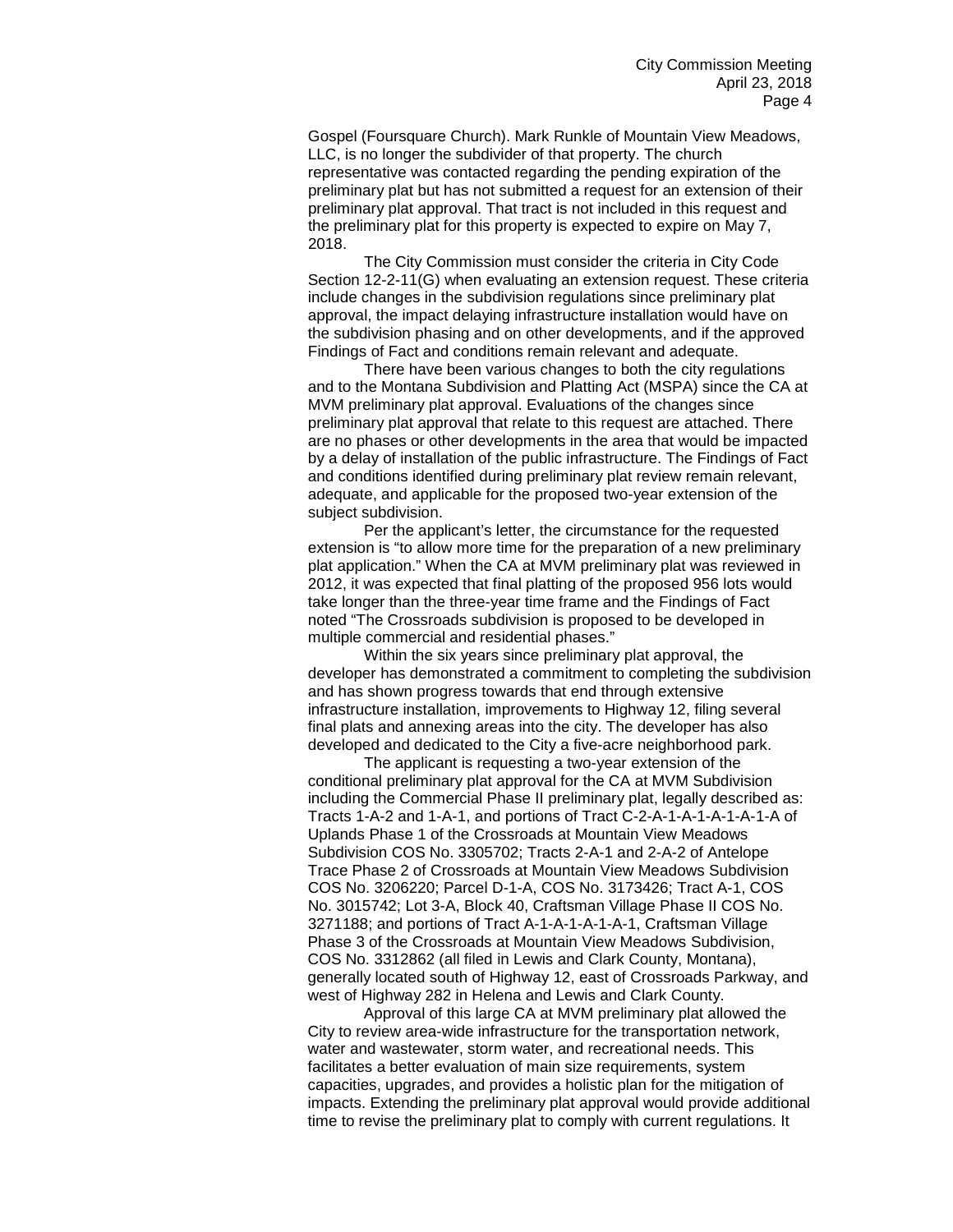also would require a revision to the ROIA allowing for review based on current circumstances.

|                                 | The original preliminary plat approval established a level of<br>commitment for both the developer and the City; extending the time<br>frame would continue that commitment. Approval would also provide<br>predictability and some sense of security when investing in city<br>development. The conditions in the ROIA this property are tied to the<br>completion of the subdivision conditions; extending the preliminary plat<br>also retains the ROIA. This preliminary plat extension would promote<br>development of lots within the city and facilitate mixed-use development<br>consistent with the city Growth Policy in relatively close proximity to jobs,<br>services, schools, and recreational opportunities.<br>Granting the extension could promote urban mixed-use<br>development which may reduce the amount of vehicle miles traveled.<br>Planner Morell-Gengler recommended approval of extending the<br>conditional preliminary plat approval until May 7, 2020, for the<br>Crossroads Amendment at Mountain View Meadows Subdivision<br>including the Commercial Phase II Amendment as legally described in<br>the extension agreement.                                                                                                                                                                                                                                                                                 |
|---------------------------------|------------------------------------------------------------------------------------------------------------------------------------------------------------------------------------------------------------------------------------------------------------------------------------------------------------------------------------------------------------------------------------------------------------------------------------------------------------------------------------------------------------------------------------------------------------------------------------------------------------------------------------------------------------------------------------------------------------------------------------------------------------------------------------------------------------------------------------------------------------------------------------------------------------------------------------------------------------------------------------------------------------------------------------------------------------------------------------------------------------------------------------------------------------------------------------------------------------------------------------------------------------------------------------------------------------------------------------------------------------------------------------------------------------------------------------------------|
| Discussion                      | Commissioner O'Loughlin asked what infrastructure has already<br>been installed. Planner Morell-Gengler stated a large water main has<br>been extended to the subdivision, a regional lift stations and wastewater<br>mains have been upgraded; the intersection into the subdivision off of<br>Highway 12 was improved and a traffic light installed, the subdivision is<br>anticipated to connect to the South Interchange and other connectively<br>has been installed, a number of detention ponds have been installed and<br>a developed city park was donated to the city.<br>Engineer Leland noted the water main was connected from Nob<br>Hill to the property.<br>Commissioner O'Loughlin noted there have been a series of<br>policy changes since preliminary plat. Planner Morell-Gengler noted the<br>stated laws in effect at the time of preliminary plat, they stay with the<br>preliminary plat; conditions cannot be added to the preliminary plat with<br>an extension. State law also allows the commission to deny the<br>extension of the preliminary plat. The applicant is aware of the law and<br>is revising the preliminary plat to address those changes.<br>Commissioner Noonan noted this subdivision has consistently<br>had thoughtful planning, worked well with the city and has installed<br>improvements that were not required. The park that was developed and<br>given to the city was a huge gesture. |
| <b>Public Testimony</b>         | Mayor Collins opened the public hearing and called for anyone<br>wishing to address the commission.<br>There being no persons wishing to address the commission,<br>Mayor Collins closed the public portion of the hearing.                                                                                                                                                                                                                                                                                                                                                                                                                                                                                                                                                                                                                                                                                                                                                                                                                                                                                                                                                                                                                                                                                                                                                                                                                    |
| Motion                          | <b>Commissioner Farris-Olsen moved approval of extending</b><br>the conditional preliminary plat approval until May 7, 2020, for the<br><b>Crossroads Amendment at Mountain View Meadows Subdivision</b><br>including the Commercial Phase II Amendment as legally described<br>in the extension agreement. Commissioner O'Loughlin seconded the<br>motion. All voted aye, motion carried.                                                                                                                                                                                                                                                                                                                                                                                                                                                                                                                                                                                                                                                                                                                                                                                                                                                                                                                                                                                                                                                     |
| Public<br><b>Communications</b> | PUBLIC COMMUNICATIONS<br>Andy Fierra, 731 5 <sup>th</sup> Avenue, Helena Youth Against Gun<br>Violence, reported there will be a National Town Hall for Our Lives Event                                                                                                                                                                                                                                                                                                                                                                                                                                                                                                                                                                                                                                                                                                                                                                                                                                                                                                                                                                                                                                                                                                                                                                                                                                                                        |